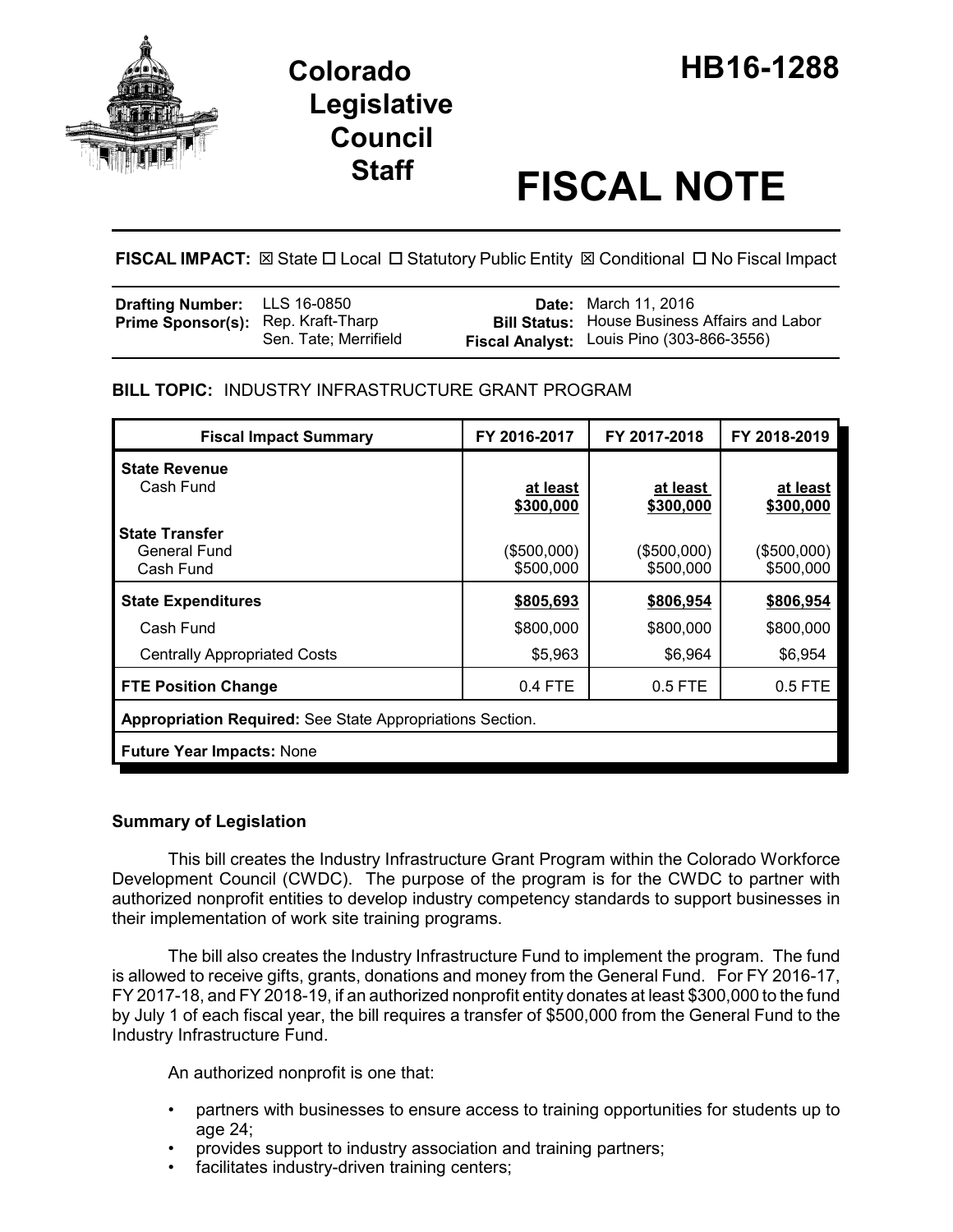March 11, 2016

- coordinates multi-industry lead competency identification to inform the development of workplace learning curriculum;
- serves as a medium between government, education, and businesses in order to create a common nomenclature; and
- donates at least \$300,000 to the Industry Infrastructure Fund.

An awarded nonprofit entity may use money from the fund to:

- identify industry specific standards and assessments for accountability and implementation of competencies within workforce programs;
- implement industry defined competencies within workforce programs;
- assist businesses and industry associations with human resource training; and
- collaborate with entities to facilitate training and education between the classroom and businesses.

Finally, on or before January 1, 2017, and on or before January 1 of the next three years after, the CWDC shall prepare a report on program, which will include information on the authorized nonprofit entity (if any),the industry sectors along with a list of competencies for each of the these sectors, and any other measurable outcomes the council deems appropriate. The report will be included in the Colorado Talent Report prepared annually by the CWDC.

### **State Revenue**

The fiscal note assumes that one or more authorized nonprofit entities will donate at least \$300,000 to the fund each year, increasing state revenue. Cash fund revenue will further increase if more than \$300,000 each year is donated.

*State transfers.* Starting in FY 2016-17 and the two subsequent fiscal years, the State Treasurer will make a one-time transfer in each fiscal year of \$500,000 from the General Fund to the Industry Infrastructure Fund. If the donation threshold is not met in any fiscal year a transfer from the General Fund will not occur.

#### **State Expenditures**

Conditional upon the receipt of at least \$300,000 in annual donations, **the bill will increase state expenditures by \$805,693 and 0.4 FTE in FY 2016-17, and \$806,964 and 0.5 FTE in FY 2017-18 and FY 2018-19.** New expenditures are for program administration and to provide awards to authorized nonprofit entities. Total expenditures are displayed in Table 1 and described below.

| Table 1. Expenditures Under HB16-1288              |            |            |            |  |  |  |
|----------------------------------------------------|------------|------------|------------|--|--|--|
| <b>Cost Components</b>                             | FY 2016-17 | FY 2017-18 | FY 2018-19 |  |  |  |
| <b>Personal Services</b>                           | \$27,381   | \$32,857   | \$32,857   |  |  |  |
| FTE.                                               | $0.4$ FTE  | $0.5$ FTE  | 0.5 FTE    |  |  |  |
| <b>Operating Expenses and Capital Outlay Costs</b> | \$396      | \$475      | \$475      |  |  |  |
| Awards to entities                                 | \$772,223  | \$766,668  | \$766,668  |  |  |  |
| Centrally Appropriated Costs*                      | \$5,693    | \$6,964    | \$6,964    |  |  |  |
| <b>TOTAL</b>                                       | \$805,693  | \$806,964  | \$806,964  |  |  |  |

*\* Centrally appropriated costs are not included in the bill's appropriation.*